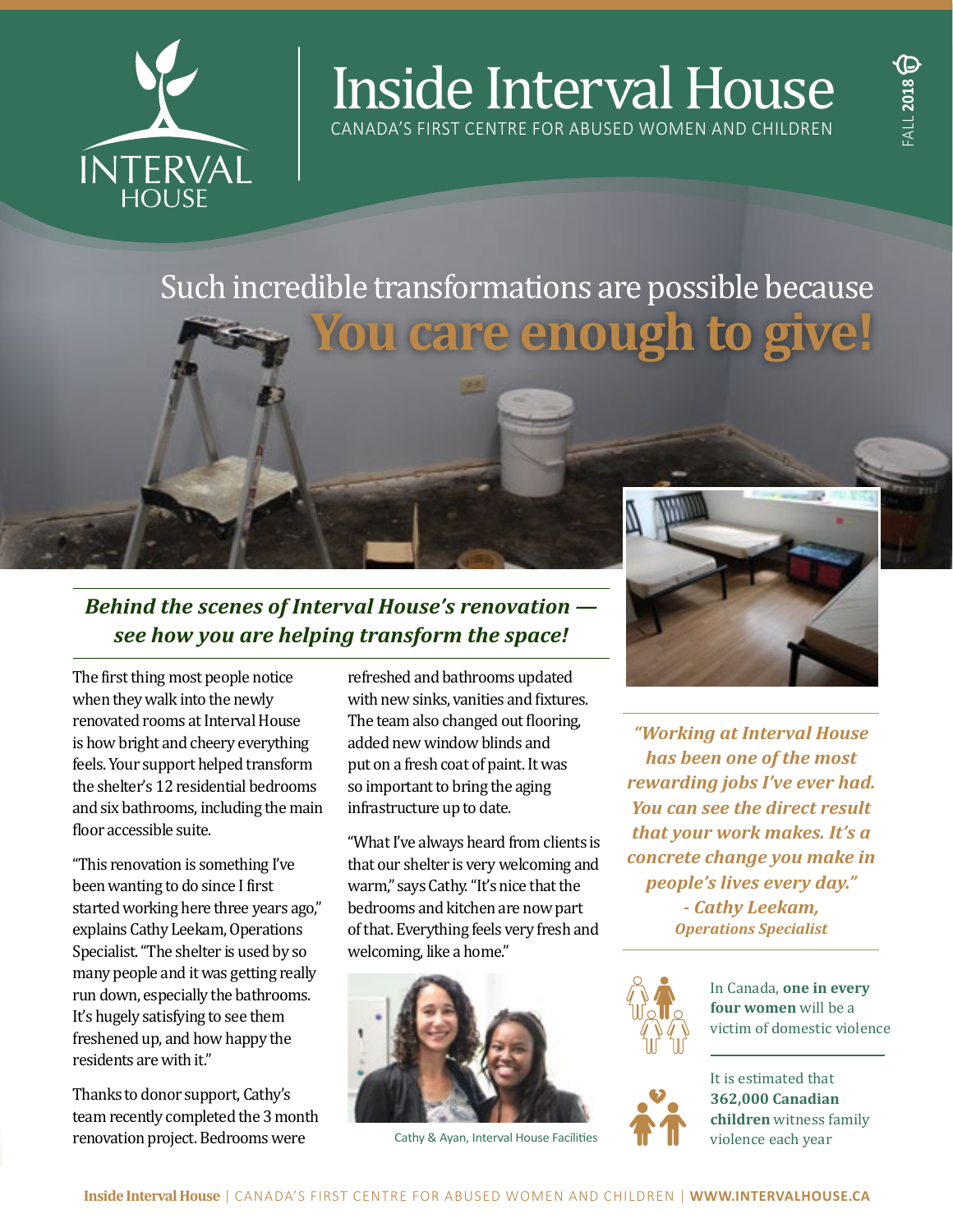## *WALK THROUGH TIME*

*Take a look back at some of the many strides that have been made in the women's rights movement over the past 45 years. While much has been accomplished, there is still much to do!*

#### **1973**

- Interval House is founded April 1, 1973
- American tennis player Billie Jean King defeats Bobby Riggs in the Battle of the Sexes tennis match
- American Supreme Court rules in favour of the Constitutional right to access abortion in Roe vs. Wade
- Avg. Cost of a new house \$40,605
- Avg. Income \$19,125/year
- Avg. Rent \$175/month
- Native Women's Association of Canada (NWAC) is formed to gain equal opportunity
- **1975**
- United Nations declares International Women's Year
- Rosemary Brown is the first woman to run for the leadership of a federal party in Canada, losing the NDP leadership to Ed Broadbent on the fourth ballot
- The Time Person of the Year award goes to American Women, celebrating the successes of the feminist movement
- The first Take Back the Night March is held in Philadelphia
- **1977**
	- The Canadian Human Rights Act is passed, prohibiting discrimination and requiring equal pay for work of equal value
	- International Women's Day is declared as an official annual event by the United Nations
- **1978**
	- The first Take Back The Night March in Canada is held in Vancouver

#### **1979**

- UN Convention on the Elimination of All Forms of Discrimination Against Women
- **1980**
	- Interval House is the first women's shelter to add a male counsellor to the Children's Program
	- Avg. Cost of a new house \$68,700
	- Avg. Rent \$300/month

## **Q***&***A**  With Elona Nazaj, Women's Counsellor/Advocate

*Your support ensures counsellors like Elona are available 24/7 to women and children in need.* 

#### **Q. HOW DOES YOUR DAY BEGIN?**

**A.** It depends which shift I'm on, morning, evening, or overnight. All shifts begin with a shift change debrief with other staff. We talk about how things are going, if anything urgent is coming up, new residents, or if anyone has left the shelter. I can then start prioritizing my day based on risk assessments.

#### **Q. HOW WOULD YOU DESCRIBE YOUR JOB?**

**A.** The biggest part of my job is active listening, being available for women to vent, cry, share their frustrations or successes. I find out what their needs are and help connect them to services we can provide. I do a lot of advocacy, especially for housing, legal issues such as custody, or for women who do not speak English. We are there for them, every step of the way.

#### **Q. WHAT ARE THE FIRST FEW DAYS LIKE FOR WOMEN WHO COME TO INTERVAL HOUSE?**

**A.** The first few days in the shelter are the hardest because usually women are coming with a very high level of anxiety and stress, which is very understandable. They are confused. They wonder if they made the right choice. But with time, everything becomes clearer and they are able to see things in a different perspective. They find the strength to move forward.

#### **Q. WHAT IS THE MOST REWARDING PART OF YOUR JOB?**

**A.** I am honoured when I know that these women are allowing me to be part of their feelings. The way that I can see the positive effect I'm having on my community, along with my coworkers. Just the connection, the empathy that we create with each other, that's rewarding. The women talk about their frustrations, they talk about their lives, they talk about what they went through, and it's not easy. It's not easy to trust. I really appreciate it.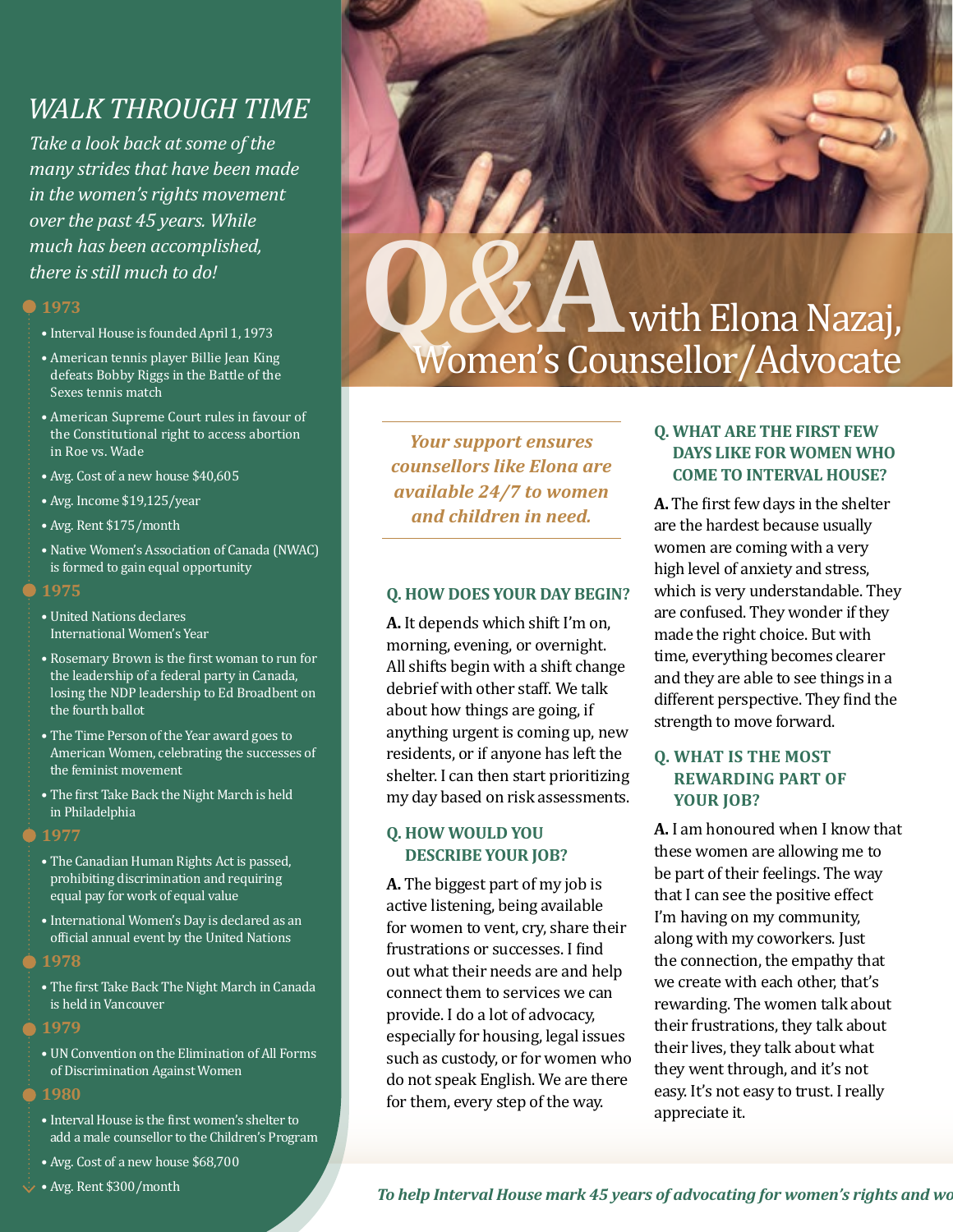## LIFE AT THE HOUSE: A Youth Perspective *by David*

\*name and identifying details have been changed for the safety of the clients

If I were to say what impact living at Interval House had on me, I guess I see it as a good Disney story. Things start nice and everything, and then snap, there's a plot twist and the evil entity comes and that's where my family is right now. Eventually it's all going to be good again.

My mom left Vietnam for Canada in search of a better life for us. A few months later, my dad, my two younger siblings and me all came to join her. They were always working, mom all day and dad all night. We only hung out as a family on weekends. For years, they hid their fighting from us. But the fights increased and then the secrets just poured out. It used to be like once a month then it became weekly. At one point I had to step in. I didn't want to but it was getting out of hand and I had to get the police involved.

A few months ago we had to just get out — grab what we had and go. That's when we came to Interval House. Being here affects us but it didn't devastate us. We're all far away from the people we know now

though. My siblings miss their friends and my mom had to quit one of her jobs.

Our family has become closer since coming here. We interact with each other more. My mom actually gets more rest here. Everyone is getting something out of the sessions with the counsellors. We're all getting advice and steps for how to get up and get things back together. Feeling empowered.

I'm studying at college now and the next stage is to have our own place again. Interval House supports you at your lowest, they'll always be that safety net. But it's better to pick yourself up again, find a job, find a place; just something that's going to help you to start over again. It's like the new Karate Kid movie where he says, "Everyone falls down, but it's up to them whether they choose to get back up or not." Interval House can help you get there.

### **THANK YOU FOR HELPING FAMILIES LIKE DAVID'S REBUILD THEIR LIVES!**

#### **1982**

- NDP MP Margaret Mitchell tells the House of Commons that each year "1 in 10 husbands beats their wives regularly" and is greeted by laughter
- Canadian Charter of Rights & Freedoms ensures equality for women and visible minorities

#### **1983**

- First cell phones are introduced
- Bill C-127 passes making it illegal for a man to rape his wife in Canada

#### **1986**

• The Federal Employment Equity Act is passed, requiring federal employers to increase representation of women, people with disabilities, First Nations peoples and visible minorities in the workplace

#### **1987**

• Systemic discrimination in the hiring of women is found to be unlawful in Canada

#### **1988**

• The Supreme Court strikes down all legal restrictions to abortion in Canada

#### **1989**

- The Montreal Massacre at the Ecole Polytechnique claims the lives of 14 women, Canada mourns
- Audrey McLaughlin wins leadership of the federal NDP
- The Supreme Court of Canada decides that sexual harassment is a form of sex discrimination.

#### **1991**

• Inauguration of December 6 as National Day of Remembrance and Action on Violence Against Women

#### **1995**

• Canadian Advisory Council on the Status of Women is eliminated (after 22 years)

#### **1996**

• First edition of the magazine Bitch: Feminist Response to Pop Culture appears

#### **1998**

• Interval House's Building Economic Self-Sufficiency Program (BESS) is founded

#### **2004**

- Interval House's Her Home Housing project is launched, offering rent-geared-to-income apartments to BESS participants for one year **2005**
	- Interval House moves into a bigger, brighter, more secure home, where it remains today,
- thanks to the generosity of donors like you

*To help Interval House mark 45 years of advocating for women's rights and working to end the cycle of family violence, please consider sending a special gift.*